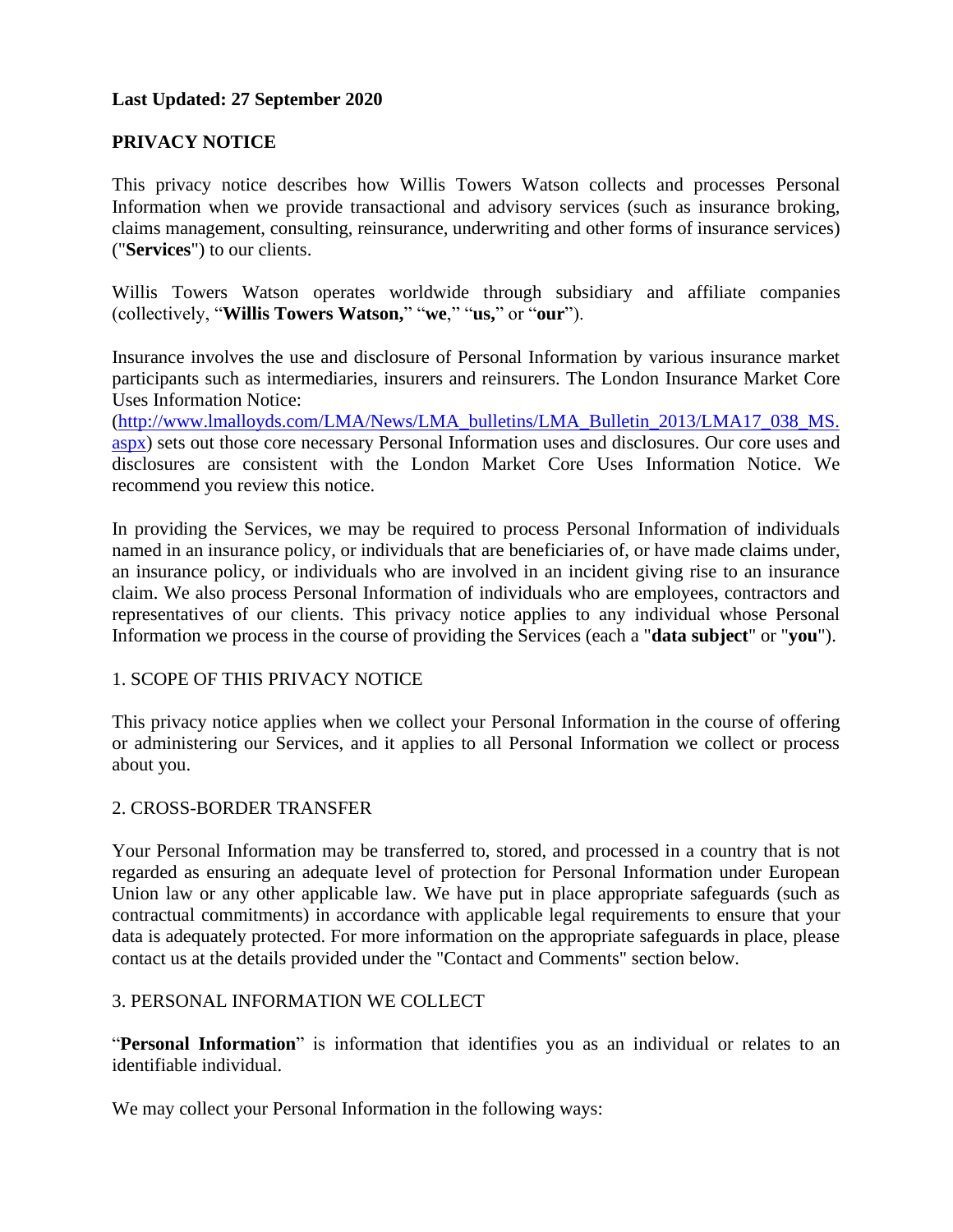- Our client may provide your Personal Information to us. When a client provides us with Personal Information about you, we ask that the client provides a copy of this privacy notice to you before doing so.
- You may provide your Personal Information directly to us if you are our client or if you are involved in a claim that we are handling for a client.
- We may collect your Personal Information from public sources.

The Personal Information we may collect about you from our clients (or directly from you) will depend on the type of Service we are providing and the relationship between us, or between you and our client, but may include:

- name and contact information;
- demographic information (such as gender, age, date of birth, marital status, nationality, education/work histories, academic/professional qualifications, employment details, hobbies, family composition, and dependents);
- personal identification documentation and related information such as passport numbers and employee identification numbers;
- financial and payment data such as bank account numbers and transaction information;
- information related to the provision of the Services, such as policy information, claims information, and information relating to incidents giving rise to claims and related losses;
- information about your property and assets;
- statements made by or about you;
- records of communications and CCTV footage; and
- human resources data, such as job title and role; benefits and compensation information; dependent/beneficiary information; educational, academic and professional qualifications information; emergency contact information; and performance management information.

Some of the categories of information that we collect are special categories of Personal Information ("**Sensitive Personal Information**"). These include your health records (such as your medical history and reports on medical diagnoses, injuries and treatment); information about your personal characteristics and circumstances of a sensitive nature such as your racial or ethnic origin, sex life, mental and physical health and genetic information; and criminal records, fines and other like judicial records.

We may collect publicly available information such as information available on social media platforms, information about your registered property or assets and information about claims and convictions on public record.

## 4. LEGAL BASES FOR PROCESSING PERSONAL INFORMATION

We must have a legal basis to process your Personal Information. In most cases the legal basis will be one of the following: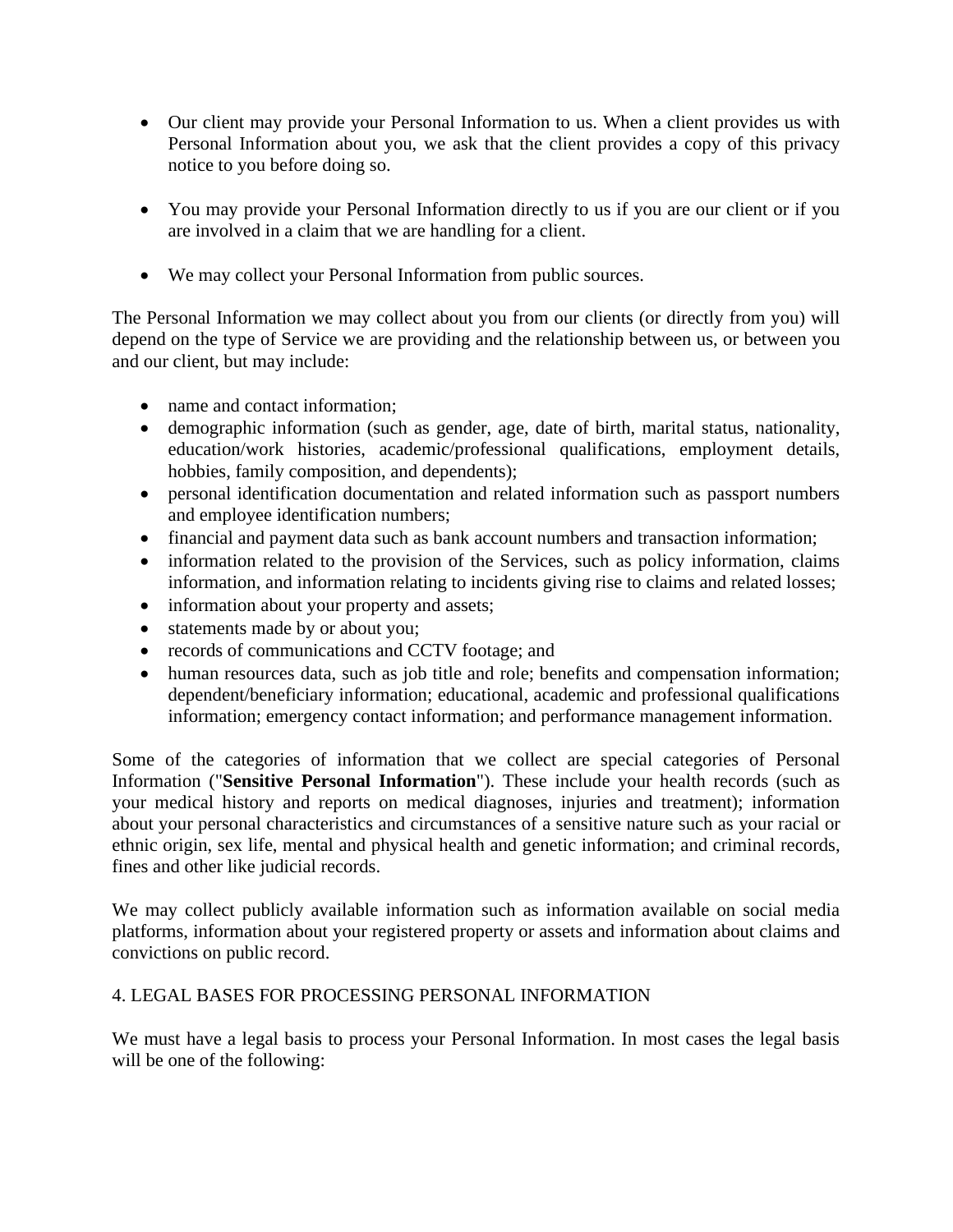- for our legitimate interests, for example to provide Services to our clients, to ensure that the Services we provide are appropriate for our clients' requirements, to improve our Services, manage our risks, maintain accurate transaction records, and manage our business in an efficient way;
- for the legitimate interests of our clients and other third parties (for example, to investigate and assess claims made against policies held or underwritten by them and to prevent and detect suspicions of fraud); or
- to comply with our legal obligations such as due diligence and reporting obligations.

We process Sensitive Personal Information on the following legal bases:

- your consent, where consent is required by law (in which case our client will obtain your explicit consent to collect and use the data for the purposes described in this privacy notice). You may withdraw your consent at any time by contacting us using the details at the end of this privacy notice;
- to establish, exercise or defend legal claims; or
- where legislation otherwise permits us to process Sensitive Personal Information (for example, where the processing is necessary for insurance purposes).

### 5. HOW WE MAY USE YOUR PERSONAL INFORMATION

We use your Personal Information:

- to provide the Services and fulfill our contractual obligations to clients;
- to conduct data analysis;
- for fraud monitoring and financial crime (including money laundering and terrorist financing) investigation, prevention, detection and where necessary to take action;
- to help develop new services and to enhance, improve or modify our Services;
- to operate and expand our business activities;
- to carry out background checks and conduct due diligence;
- to perform administrative activities in connection with our Services;
- to exercise, defend or protect our legal rights or the rights of our clients or third parties; and
- to comply with legal and professional obligations and to cooperate with regulatory bodies.

The way we analyse Personal Information for the purposes of risk assessment, fraud prevention and detection, and to report to our clients as part of the Services may involve profiling, which means that we may process your personal information using software that is able to evaluate your personal aspects and predict risks or outcomes.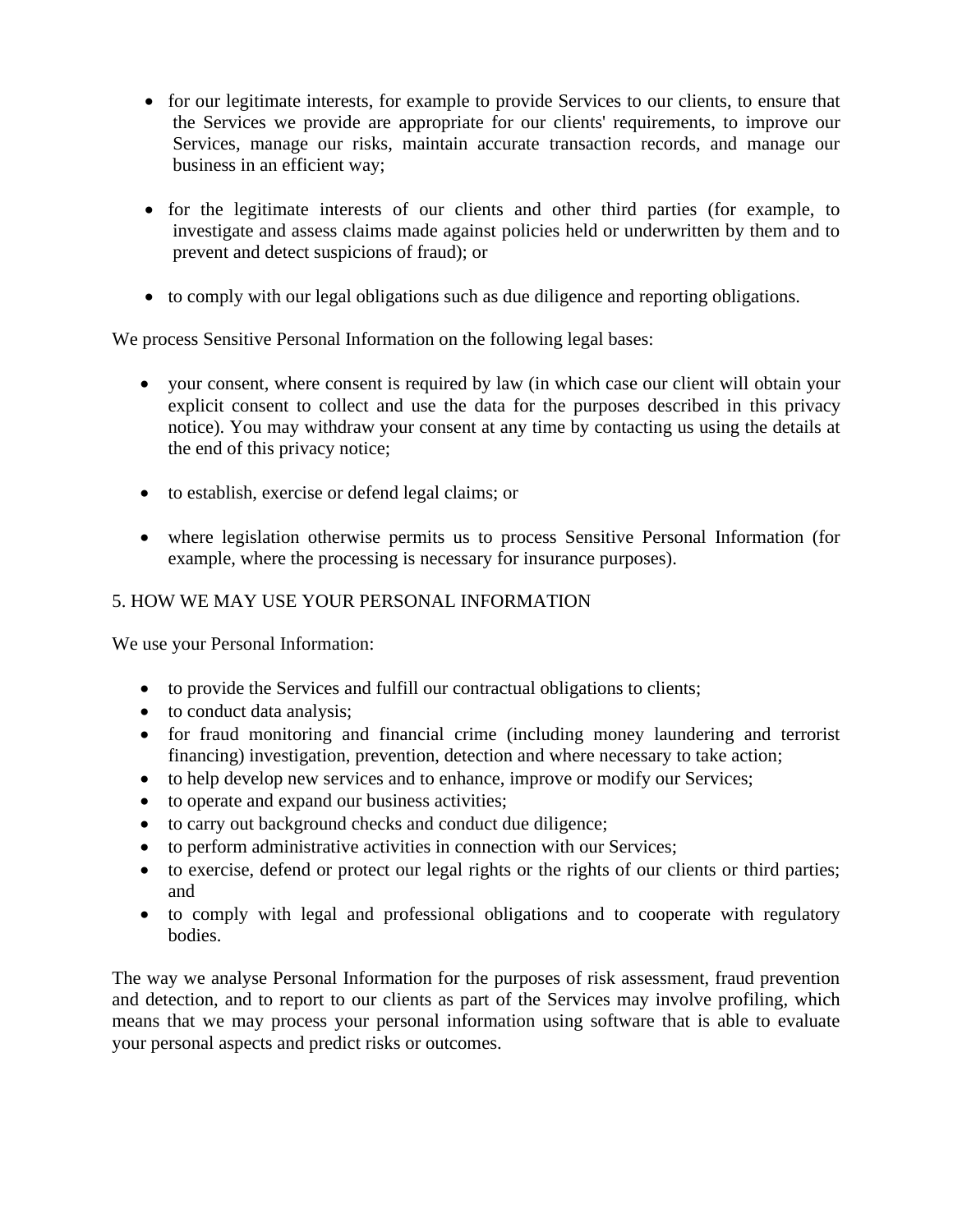We may also aggregate or anonymise information about you. Aggregated or anonymised data is not capable of being used to identify individuals and is not treated as Personal Information under this privacy notice.

# 6. DISCLOSURE OF YOUR PERSONAL INFORMATION

We may share your Personal Information with third parties under the following circumstances:

- to any Willis Towers Watson group company for the uses and purposes set out above;
- to our clients, intermediaries, advisers and business partners for the purposes of fulfilling our contractual obligations to clients, for example to deliver our Services and to arrange insurance products for clients;
- to third party service providers such as entities providing customer service, email delivery, auditing and other services;
- if we are obliged to disclose your Personal Information under applicable law or regulation, which may include laws outside your country of residence; and
- in the event of any reorganization, merger, sale, joint venture, assignment, transfer or other disposition of all or any portion of our business, assets or stock (including in connection with any bankruptcy or similar proceedings).

# 7. SECURITY AND RETENTION

Willis Towers Watson maintains appropriate technical and organizational security measures to protect the security of your data against loss, misuse, unauthorized access, disclosure or alteration. These measures are aimed at ensuring the ongoing integrity and confidentiality of Personal Information. We evaluate these measures on a regular basis to ensure the security of the processing.

We will retain your Personal Information for as long as is necessary for the provision of Services to our clients. When we no longer need your personal information in connection with the Services, we will then retain your Personal Information for a period of time that reasonably allows us to comply with our regulatory obligations and to commence or defend legal claims. We may retain aggregated or anonymised data (which is not treated as Personal Information under this privacy notice) for longer.

## 8. CHOICES AND ACCESS

Willis Towers Watson is the controller responsible for the Personal Information we collect and process.

If you would like to review, correct, update, suppress, object to or restrict the processing of your Personal Information or request a copy of Personal Information about you, you may contact us by sending us an email at dataaccessrequest@willistowerswatson.com or sending your request by postal mail to the address provided in the "Contact & Comments" section below.

In your request, please make clear what Personal Information you would like to have changed, whether you would like to have your Personal Information suppressed from our database or